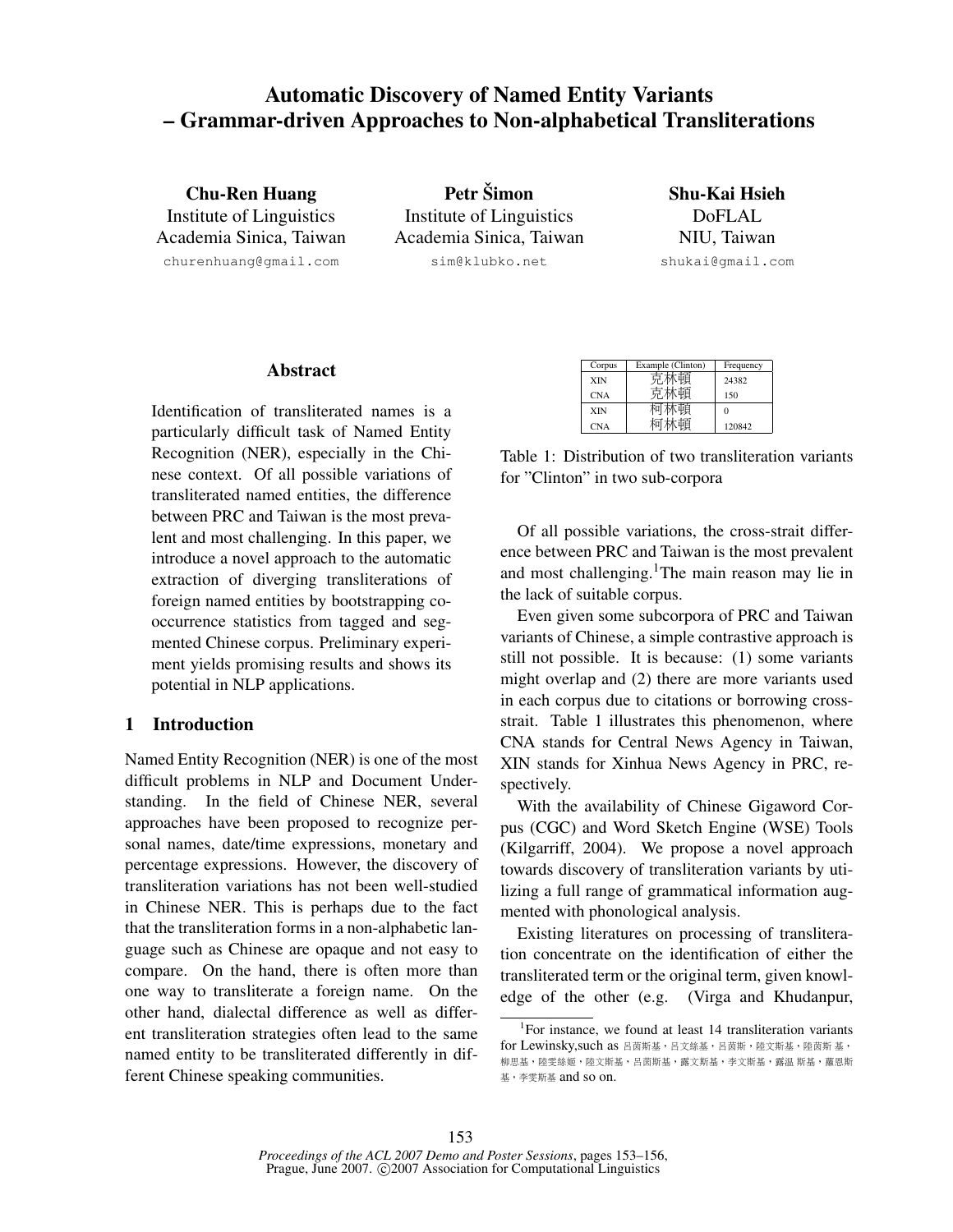2003)). These studies are typically either rule-based or statistics-based, and specific to a language pair with a fixed direction (e.g. (Wan and Verspoor, 1998; Jiang et al., 2007)). To the best of our knowledge, ours is the first attempt to discover transliterated NE's without assuming prior knowledge of the entities. In particular, we propose that transliteration variants can be discovered by extracting and comparing terms from similar linguistic context based on CGC and WSE tools. This proposal has great potential of increasing robustness of future NER work by enabling discovery of new and unknown transliterated NE's.

Our study shows that resolution of transliterated NE variations can be fully automated. This will have strong and positive implications for cross-lingual and multi-lingual informational retrieval.

# 2 Bootstrapping transliteration pairs

The current study is based on Chinese Gigaword Corpus (CGC) (Graff el al., 2005), a large corpus contains with 1.1 billion Chinese characters containing data from Central News Agency of Taiwan (ca. 700 million characters), Xinhua News Agency of PRC (ca. 400 million characters). These two subcorpora represent news dispatches from roughly the same period of time, i.e. 1990-2002. Hence the two sub-corpora can be expected to have reasonably parallel contents for comparative studies.<sup>2</sup>

The premises of our proposal are that transliterated NE's are likely to collocate with other transliterated NE's, and that collocates of a pair of transliteration variants may form contrasting pairs and are potential variants. In particular, since the transliteration variations that we are interested in are those between PRC and Taiwan Mandarin, we will start with known contrasting pairs of these two language variants and mine potential variant pairs from their collocates. These potential variant pairs are then checked for their phonological similarity to determine whether they are true variants or not. In order to effectively select collocates from specific grammatical constructions, the Chinese Word Sketch<sup>3</sup> is adopted. In particular, we use the Word Sketch difference (WSDiff) function to pick the grammatical contexts as well as contrasting pairs. It is important to bear in mind that Chinese texts are composed of Chinese characters, hence it is impossible to compare a transliterated NE with the alphabetical form in its original language. The following characteristics of a transliterated NE's in CGC are exploited to allow discovery of transliteration variations without referring to original NE.

- *frequent co-occurrence of named entities within certain syntagmatic relations* – named entities frequently co-occur in relations such as AND or OR and this fact can be used to collect and score mutual predictability.
- *foreign named entities are typically transliterated phonetically* – transliterations of the same name entity using different characters can be matched by using simple heuristics to map their phonological value.
- *presence and co-occurrence of named entities in a text is dependent on a text type* – journalistic style cumulates many foreign named entities in close relations.
- *many entities will occur in different domains* – famous person can be mentioned together with someone from politician, musician, artist or athlete. Thus allows us to make leaps from one domain to another.

There are, however, several problems with the phonological representation of foreign named entities in Chinese. Due to the nature of Chinese script, NE transliterations can be realized very differently. The following is a summary of several problems that have to be taken into account:

- *word ending*: <sup>阿</sup>拉<sup>法</sup> vs.阿拉法特 "Arafat" or <sup>穆</sup> <sup>巴</sup>拉 vs.穆巴拉<sup>克</sup> "Mubarak". The final consonant is not always transliterated. XIN transliterations tend to try to represent all phonemes and often add vowels to a final consonant to form a new syllable, whereas CNA transliteration tends to be shorter and may simply leave out a final consonant.
- *gender dependent choice of characters*: 萊絲 莉 "Leslie" vs.萊斯<sup>利</sup> "Chris" or <sup>克</sup>莉絲特 vs. <sup>克</sup>莉<sup>斯</sup>

<sup>&</sup>lt;sup>2</sup>To facilitate processing, the complete CGC was segmented and POS tagged using the Academia Sinica segmentation and tagging system (Ma and Huang, 2006).

<sup>3</sup> http://wordsketch.ling.sinica.edu.tw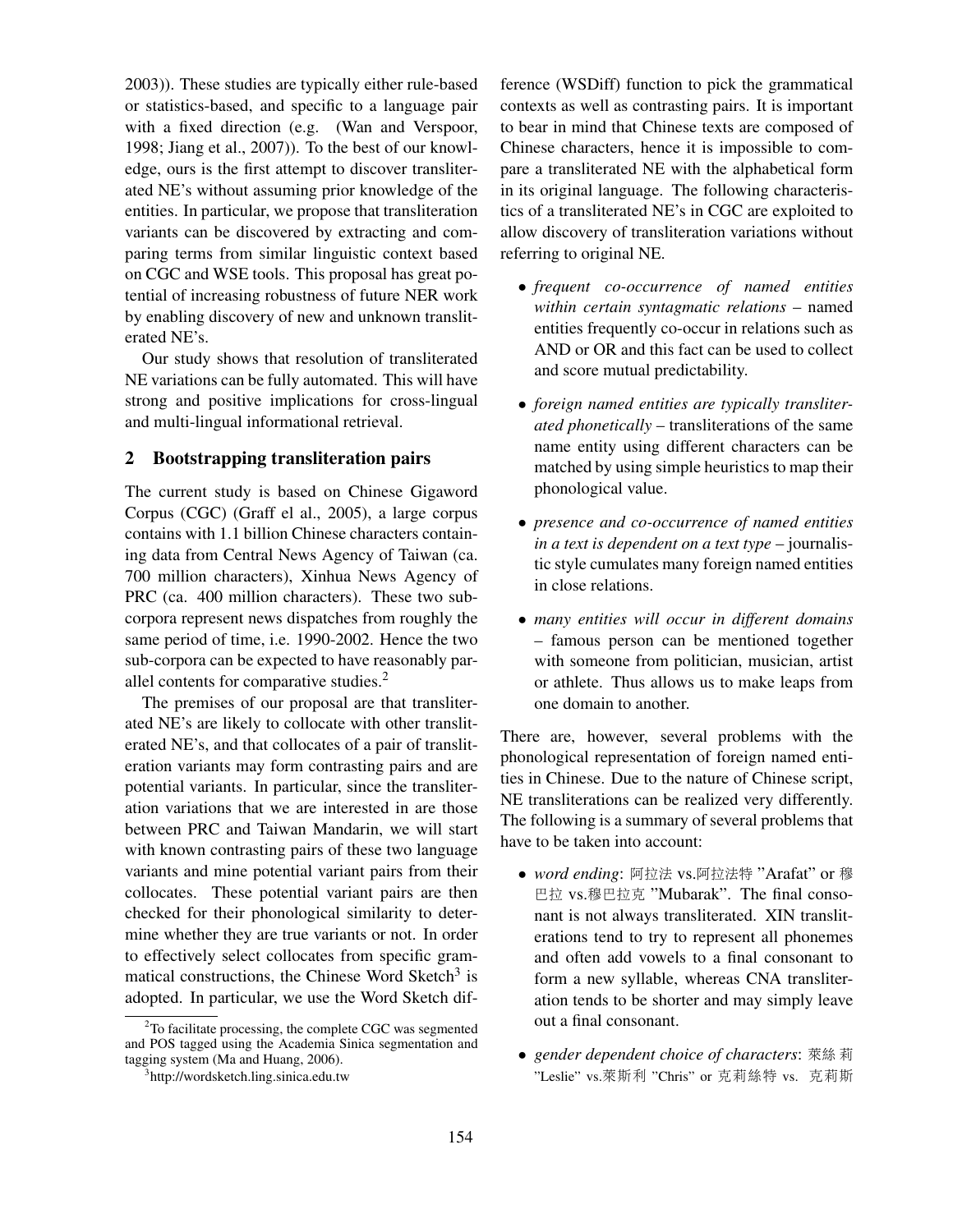特. Some occidental names are gender neutral. However, the choice of characters in a personal name in Chinese is often gender sensitive. So these names are likely to be transliterated differently depending on the gender of its referent.

- *divergent representations caused by scope of transliteration, e.g. both given and surname vs. only surname*: 大威廉<sup>絲</sup> / <sup>維</sup>‧威廉<sup>絲</sup> "Venus Williams".
- *difference in phonological interpretation*: <sup>賴</sup>夫 特 vs. 拉夫特 "Rafter" or <sup>康</sup>諾<sup>斯</sup> vs. <sup>康</sup>那<sup>斯</sup> "Connors".
- *native vs. non-native pronunciation*: <sup>艾</sup>斯<sup>庫</sup> 德 vs. 伊斯庫德 "Escudero" or <sup>費</sup>德<sup>洛</sup> vs. <sup>費</sup>德<sup>勒</sup> "Federer".

### 2.1 Data collection

All data were collected from Chinese Gigaword Corpus using Chinese Sketch Engine with WSDiff function, which provides side-by-side syntagmatic comparison of Word Sketches for two different words. WSDiff query for  $w_i$  and  $w_j$  returns patterns that are common for both words and also patterns that are particular for each of them. Three data sets are thus provided. We neglect the common patterns set and concentrate only on the wordlists specific for each word.

# 2.2 Pairs extraction

Transliteration pairs are extracted from the two sets, A and  $B$ , collected with  $WSDiff$  using default set of seed pairs :

- for each seed pair in seeds retrieve WSDiff for and/or relation, thus have pairs of word lists,  $\langle A_i, B_i \rangle$
- for each word  $w_{ii} \in A_i$  find best matching counterpart(s)  $w_{ij} \in B_i$ . Comparison is done using simple phonological rules, viz. 2.3
- use newly extracted pairs as new seeds (original seeds are stored as good pairs and not queried any more)
- loop until there are no new pairs

Notice that even though substantial proportion of borrowing among different communities, there is no

mixing in the local context of collocation, which means, local collocation could be the most reliable way to detect language variants with known variants.

#### 2.3 Phonological comparison

All word forms are converted from Chinese script into a phonological representation<sup>4</sup> during the pairs extraction phase and then these representations are compared and similarity scores are given to all pair candidates.

A lot of Chinese characters have multiple pronunciations and thus multiple representations are derived. In case of multiple pronunciations for certain syllable, this syllable is commpared to its counterpart from the other set. E.g. (葉 has three pronunciations: *yè*, *xié*, *shè*. When comparing syllables such as 裴[pei,fei] and 斐[fei], 裴 will be represented as [fei]. In case of pairs such as <sup>葉</sup>爾欽 [ye er qin] and 葉爾侵 [ye er qin], which have syllables with multiple pronunciations and this multiple representations. However, since these two potential variants share the first two characters (out of three), they are considered as variants without superfluous phonological checking.

Phonological representations of whole words are then compared by Levenstein algorithm, which is widely used to measure the similarity between two strings. First, each syllable is split into initial and final components: *gao*:*g*+*ao*. In case of syllables without initials like *er*, an *'* is inserted before the syllable, thus *er*:*'*+*er*.

Before we ran the Levenstein measure, we also apply phonological corrections on each pair of candidate representations. Rules used for these corrections are derived from phonological features of Mandarin Chinese and extended with few rules from observation of the data: (1) For Initials, (a): voiced/voiceless stop contrasts are considered as similar for initials: *g:k*, e.g. <sup>高</sup> [gao] (高爾) vs. <sup>科</sup> [ke] (科爾),*d:t*, *b:p*, (b): *r:l* 瑞 [rui] (柯吉瑞夫) <sup>列</sup> [lie] (科濟列夫) is added to distinctive feature set based on observation. (2). For Finals, (a): pair *ei:ui* is evaluated as equivalent.<sup>5</sup> (b): oppositions of nasalised final is evaluated as dissimilar.

<sup>4</sup> http://unicode.org/charts/unihan.html

<sup>5</sup>*Pinyin* representation of phonology of Mandarin Chinese does not follow the phonological reality exactly: [ui] = [uei] etc.